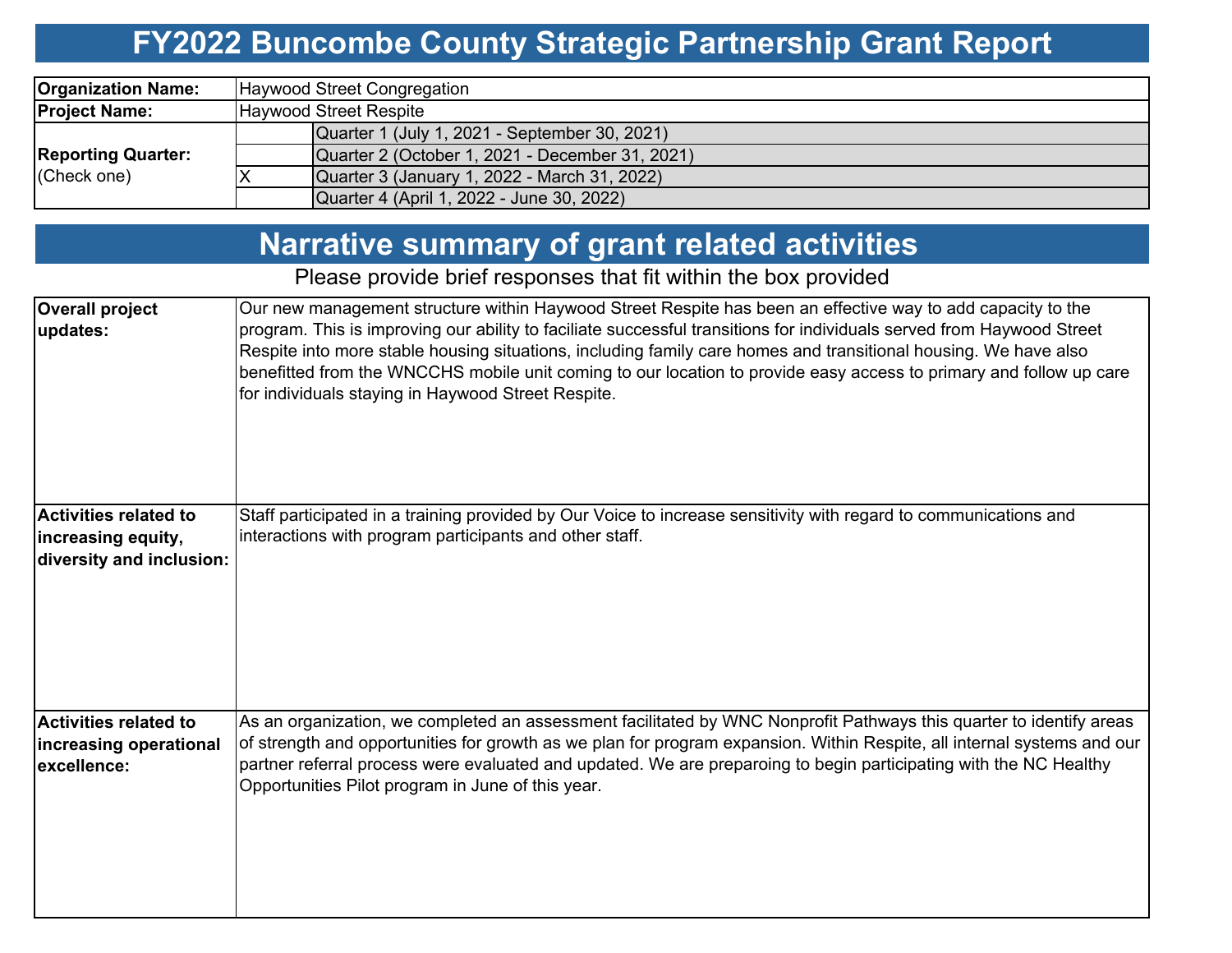## **FY2022 Buncombe County Strategic Partnership Grant Report**

| <b>Organization Name:</b>                | Haywood Street Congregation                     |  |  |  |  |  |  |
|------------------------------------------|-------------------------------------------------|--|--|--|--|--|--|
| <b>Project Name:</b>                     | Haywood Street Respite                          |  |  |  |  |  |  |
| <b>Reporting Quarter:</b><br>(Check one) | Quarter 1 (July 1, 2021 - September 30, 2021)   |  |  |  |  |  |  |
|                                          | Quarter 2 (October 1, 2021 - December 31, 2021) |  |  |  |  |  |  |
|                                          | Quarter 3 (January 1, 2022 - March 31, 2022)    |  |  |  |  |  |  |
|                                          | Quarter 4 (April 1, 2022 - June 30, 2022)       |  |  |  |  |  |  |

## **Progress toward annual goals**

|                                                                                                         | Please only include new data for the specific quarter |                  |                  |                  |                  |                                                 |
|---------------------------------------------------------------------------------------------------------|-------------------------------------------------------|------------------|------------------|------------------|------------------|-------------------------------------------------|
| <b>IMeasure</b>                                                                                         | <b>Annual Goal</b>                                    | <b>Quarter 1</b> | <b>Quarter 2</b> | <b>Quarter 3</b> | <b>Quarter 4</b> | <b>Progress</b><br>toward<br><b>Annual Goal</b> |
| Number of Friends served with medical respite                                                           | 175                                                   | 37               | 22               | 25               |                  | 84                                              |
| Percent of Friends that report an improvement<br>In their health condition                              | 90%                                                   | 85%              | 82%              | 88%              |                  | 88%                                             |
| Percent of Friends who attend first follow-up<br>with primary or behavioral healthcare<br>appointment   | 90%                                                   | 86%              | 72%              | 88%              |                  | 88%                                             |
| Percent of Friends who go somewhere other<br>than the streets/camping upon departure from<br><b>HSR</b> | 75%                                                   | 70%              | 80%              | 92%              |                  | 92%                                             |

#### **Comments:**

We are continuing with a trend of folks staying longer at Haywood St. Respite while efforts are made to locate a more stable place for discharge than the streets/camping. As a result, we are serving fewer individuals but achieving better outcomes in terms of connection to primary care and housing/shelter. Access to primary care has been improved through the presence of the new WNCCHS mobile unit.